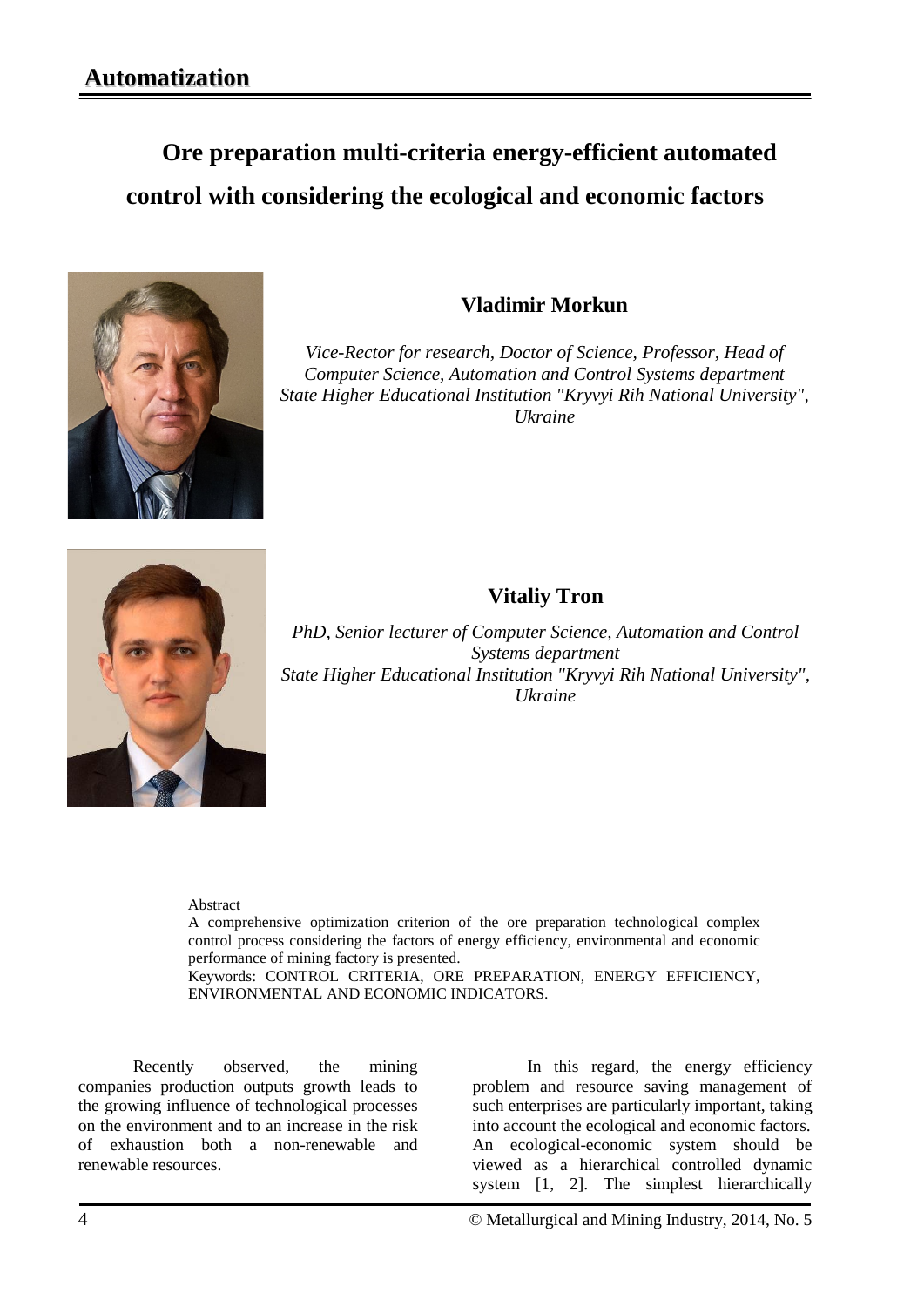controlled dynamic system has two levels and comprises: the upper level control source (master), lower level control source (slave) and controlled dynamic system (CDS).

An important indicator of the mining enterprises effectiveness is the cost price and power consumption reduction of the raw iron ore extraction and processing technological processes [3–5, 12-14].

In modern conditions, on average of 5–8 ore technological varieties is processed on mining enterprises [6]. It is often necessary to reconfigure some of the technological regime, which reduces the ore beneficiation processes efficiency.

Issues of iron ore raw materials characteristics operational control at various stages of its processing using modern methods are well studied in the works [5, 8, 12–21]. Thus, it is advisable to explore the issue of ore preparation automated control optimization, considering energy, environmental and economic factors.

In [7] is proved that for the environmental and economic enterprise activity assessment it is useful to compare the value of its harmful effects, and profit from the ironcontaining products production, which, considering the necessity of raw iron ore several varieties processing, while optimizing for the period consisting of *T* intervals as follows

$$
J_{\Theta}(\overline{\psi}) = \max_{t=1}^{N} \left\{ \frac{\left[\Theta'(\overline{\Omega}, \overline{\psi}, t)\right] + \sum_{j=1}^{N_{\Theta}} \left[\Theta''_{j}(\overline{\Omega}, \overline{\psi}, t)\right]}{\sum_{i=1}^{N_{\Theta}} \Omega_{i}(\overline{\psi}, t) \cdot \Pr_{\Omega_{i}}(\overline{\psi}, t) - \left[\sum_{i=1}^{N_{\Theta}} \Omega_{i}(\overline{\psi}, t) \cdot E_{\Omega_{i}}(t)\right]} \right\} \rightarrow \min
$$
\n(1)

where  $\overline{\psi} = {\psi_i | i = 1...N_r}$  – is the processed ore amount by separate technological varieties, ton;  $\Theta'(\overline{\Omega}, \overline{\psi}, t)$  – is the organized dust emission in the interval of *t*, ton;  $\Theta''_i(\overline{\Omega}, \overline{\psi}, t)$  – is the *j*unorganized dust emission rate in the interval of *t*, ton;  $\Omega_i(\psi, t)$  – is the *i*-th names production output amount in the interval of *t* considering processing volumes of individual technological varieties, ton;  $Pr_{\Omega_i}(\overline{\psi}, t)$  – is the wholesale price of the *i*th product names in the interval of *t*, hrn;  $N_{\Omega}$  – is the number of the plant production names;

 $E_{\Omega i}(\overline{\psi}, t)$  – is the specific operating costs for the *i*-th name of the product, hrn/ton.

In [8] a generalized energy efficiency condition of the mining enterprise, processing several technological types of ore is proposed

$$
\begin{cases}\n\left|\overline{\xi} - \overline{\xi^*}\right| \to \min; \n\Omega_l \leq \Omega \leq \Omega_h; \n\beta_l \leq \beta \leq \beta_h; \nQ/E \to \max, \n\end{cases}
$$

where  $\xi = \{\xi_i \mid i = 1, \dots N_r\}$  – is the specific weight of each technological variety in the ore;  $\zeta^* = \left\{ \zeta_i^* \mid i = 1, \dots N_r \right\}$  - is the optimal specific weight of each technological variety; Ω, Ω*l,* Ω*<sup>h</sup>* – is the current, the minimum and maximum weight of the produced concentrate respectively;  $\beta$ ,  $\beta_l$ ,  $\beta_h$  –is the current, minimum and maximum content of iron in the concentrate respectively;  $E -$  is the maximum possible amount of the processing ore;  $Q$  — is the total amount of processing ore of all technological varieties.

In order to comply the above term of energy efficiency (5), as well as features of the beneficiation process outlined in [9], it is advisable to use the following criteria proposed in [8].

Thus, the problem of the ore preparation energy-efficient automated control considering ecological and economic factors has a multicriteria nature, which requires the research of the respective approaches to its formalization and decision. It is known a number of wellestablished approaches: the main criterion selection, lexicographic, the convolution of individual criteria, the ideal point, etc.

Using the main criterion separating method is justified in the case where one of the particular criteria by far surpasses the other. In this case, the use of this approach is difficult due to lack of sufficiently significant advantages of individual criteria. In this case, the lexicographic approach is also not appropriate because it does not allow to take into account only the fact of the superiority of one criterion over the other and cannot account for the degree of excellence that can lead to an unjustified narrowing set of alternative control actions. When using the method of an ideal point it must be specified the additional information in the form of a perfect solution, the receipt of which in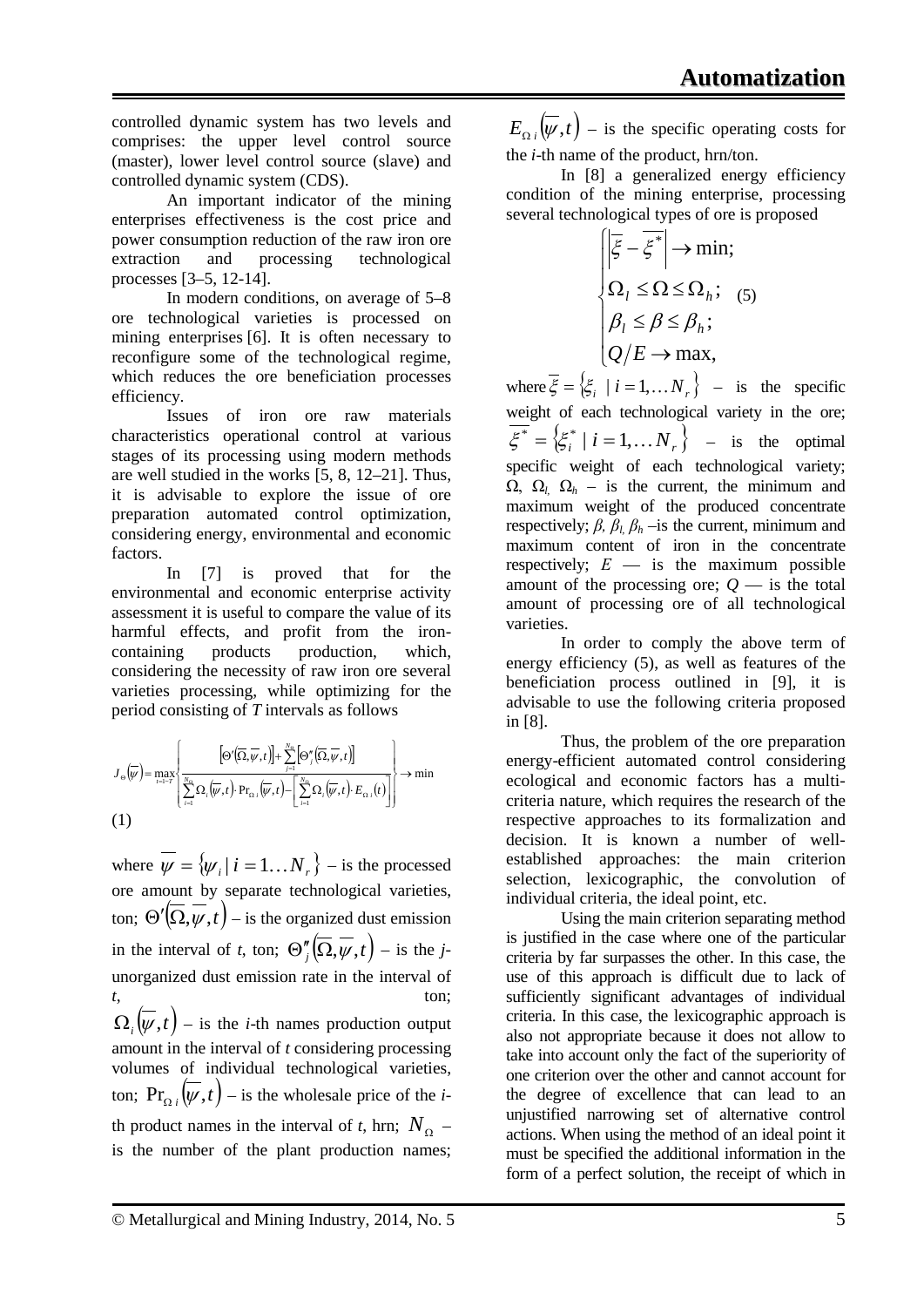many cases is difficult. Seems the most appropriate to use the method of aggregation (convolution) of individual criteria by constructing a generalized criterion as a scalar function [10].

Using the linear convolution of the above partial criteria let's obtain the generalized criteria expression of ore preparation energy-efficient automated control considering ecological and economic factors as follows

$$
J^{(OIB)}(\overline{\psi}(t)) = \begin{bmatrix} w_1 \cdot \max_{t=1-T} \left\{ 1 - \frac{\left(\Omega_h - \Omega(\overline{\psi}, t)\right)}{\Omega_h - \Omega_l} \right\} + \\ + w_2 \cdot \max_{t=1-T} \left\{ 1 - \sum_{i=1}^{N_r} \frac{\psi_i(t)}{E} \right\} + \\ + w_3 \cdot \max_{t=1-T} \left\{ 1 - \sum_{i=1}^{N_r} \frac{\psi_i(t)}{E} \right\} + \\ + w_4 \cdot \max_{t=1-T} \left\{ \frac{1}{N_r} \sum_{i=1}^{N_r} \left( \left| \psi_i(t) - \frac{1}{T} \sum_{\tau=1}^{T} \psi_i(\tau) \right| / \frac{1}{T} \sum_{\tau=1}^{T} \psi_i(\tau) \right) \right\} + \\ + w_4 \cdot \max_{t=1-T} \left\{ \frac{\left[ \Theta'(\overline{\Omega}, \overline{\psi}, t) \right] + \sum_{j=1}^{N_\Theta} \left[ \Theta''_j(\overline{\Omega}, \overline{\psi}, t) \right]}{\sum_{i=1}^{N_\Theta} \Omega_i(\overline{\psi}, t) \cdot \Pr_{\Omega_i}(\overline{\psi}, t) - \left[ \sum_{i=1}^{N_\Theta} \Omega_i(\overline{\psi}, t) \cdot E_{\Omega_i}(t) \right] \right] \end{bmatrix} \tag{6}
$$

where the relative importance coefficients of individual criteria  $w_1$ ,  $w_2$ ,  $w_3$ ,  $w_4$  satisfy the conditions

$$
\begin{cases} w_1 + w_2 + w_3 + w_4 = 1; \\ w_1 > 0, \quad w_2 > 0, \quad w_3 > 0, \quad w_4 > 0 \end{cases}
$$
 (7)

The relative importance coefficient values of individual criteria can usefully be measured by the method of Saaty [11] on the basis of expert advice.

**Conclusions**. The proposed energyefficient control criterion of ore preparation process considering ecological and economic factors of the mining and processing plant activities should be used at the top level of automated enterprise management system and the optimal processing amounts of ore technological varieties calculated with it is necessary to use as setpoint for the technological lines control systems.

## **References**

- 1. Ugolnitsky G. A. Upravleniye ekologoekonomicheskimi sistemami / G. A. Ugol'nitskiy. Moscow: Vuzovskaya kniga, 1999.
- 2. Ugolnitsky G., Usov A. Matematicheska ya formalizatsiya metodov iyerarkhicheskogo upravleniya ekologoekonomicheskimi sistemami. Problemy upravleniya, no4 (2007): 64-69.
- 3. Vilkul Yu., Temchenko A., Morkun V. Strategiya razvitiya gornometallurgicheskogo kompleksa Ukrainy: effektivnost proizvodstva i kachestvo

produktsii. Gornyy zhurnal, no10 (2007): 77-82.

- 4. Piven V., Shipovskiy G, Dyadechkin N. Ekonomicheskaya effektivnost povysheniya kachestva gornometallurgicheskogo syrya. Gornyy zhurnal, no9 (2003): 57-58.
- 5. Morkun V. Ultrazvukovoy kontrol kharakteristik izmelchennykh materialov i adaptivnoye upravleniye protsessami izmelcheniya-klassifikatsii rud na yego baze. ScD diss., Krivoy Rog, 1998.
- 6. Kupіn A. Uzgodzhene іntelektualne keruvannya stadіyami tehnologіchnogo processes zbagachennya magnetite kvartsitіv in minds neviznachenostі. ScD diss., Krivoy Rog, 2009.
- 7. Vilkul Yu. Opredeleniye parametrov gornykh predpriyatiy na osnove ikh ekologo-ekonomicheskikh pokazateley. ScD diss., Krivoy Rog, 1994.
- 8. Tron V. Power efficient automatized control of ore-dressing process using thermographic recognition of ore's types. PhD diss., Krivoy Rog, 2003.
- 9. Xiaoling H., Yangang C., Yi H., Tianyou C. Production Process Management System for Production Indices Optimization of Mineral Processing. China: IFAC, 2005.
- 10. Batishchev D. Shaposhnikov D. Mnogokriterialnyy vybor s uchetom individualnykh predpochteniy. Nizhny Novgorod: IPF RAN, 1994.